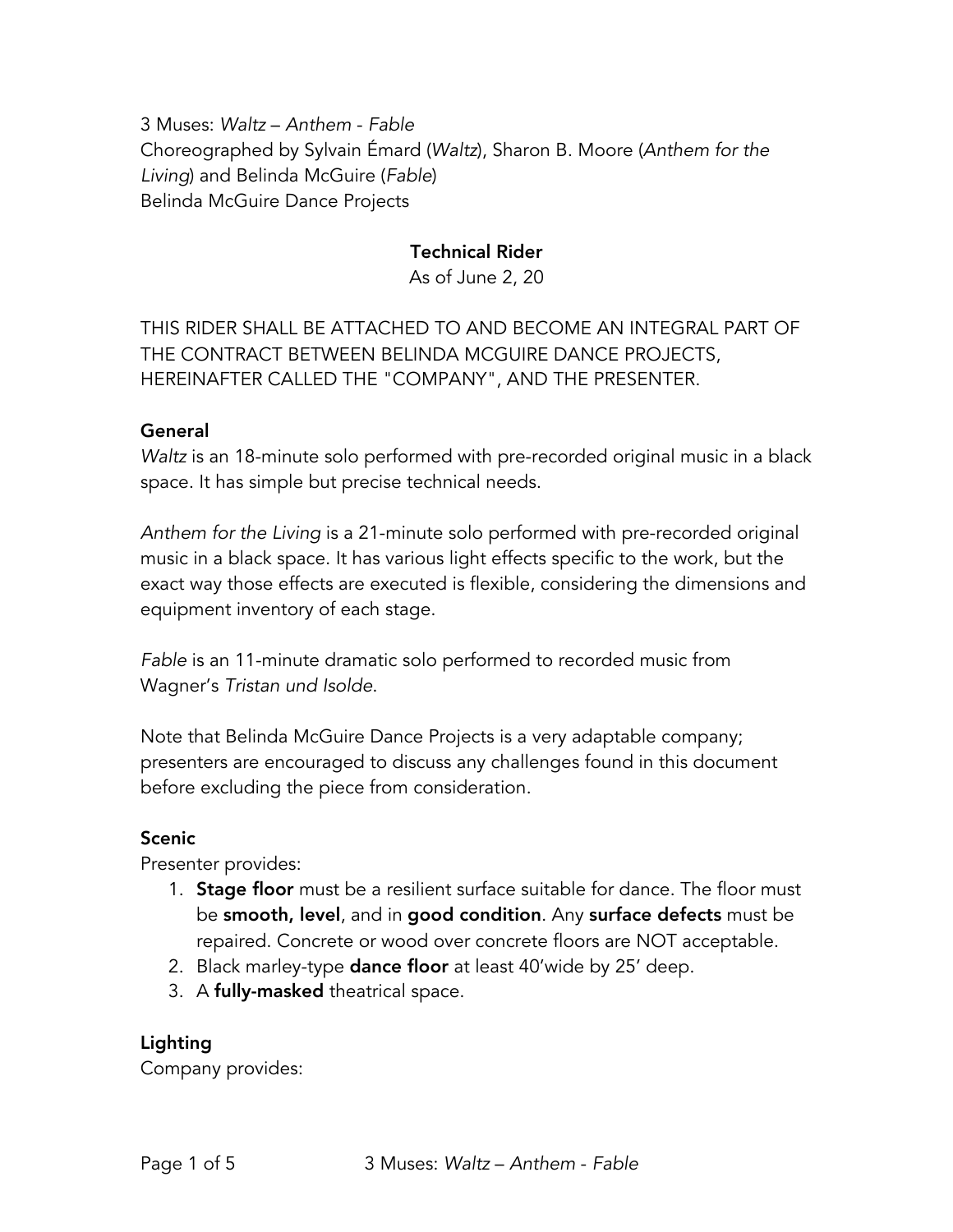1. Light plot and ETC EOS/Element show file and PDF cue exports at least (4) weeks prior to company arrival (assuming timely delivery of scaled and clear venue plans to Company Lighting Supervisor).

Presenter provides:

- 1. All lighting hung, circuited, patched, working, and colored according to lighting paperwork prior to Company arrival.
- 2. Company show file loaded and tested prior to Company arrival. If an ETC EOS/Element console is not used, Presenter inputs cues from PDF exports.
- 3. The following lighting units as specials (for *Waltz*):
	- a. (12) 1kw PAR 64 NSP fixtures each in their own circuit installed on (3) electrics overhead. (Source Four PAR MFL fixtures may be substituted but they require donuts). Note that these fixtures require a **precise** layout and therefore some rep units may need to be struck to accommodate.
	- b. (5) ETC Source Four units on floor plates or booms as shinbusters, from stage left only. Each in their own circuit.
- 4. The following lighting units as specials (for *Anthem*):
	- a. **Shins in R132.** Individually channeled. Hot to center. Bottom cut off of the floor, topcut to the intersection of the leg and border. Out of the house and off of the drop. Sharp focus.
	- b. Low Back Diagonals in R132. Originally, these hung @ 7'-6" off of the deck, directly over the shins in Wings 2-5. They focus hot to CL one wing DS of where they are hung, hot at centerline. Bottom cut to centerline, topcut to head high on the opposite wall.
	- c. Footlights in CLR. Three (3) WFL S4 PAR at quarterlines L and R and centerline at the light line. They should cover the full space. Hot standing center of W2.
	- d. Face special in R132. A very tight front diagonal special from SL to the center of Wing 2 at the SL 1⁄4. It should be cut tight to the performer's face.
- 5. The following lighting units as specials (for *Fable*):
	- a. Diagonal-back PAR cross-wash in L161. At least (3) units per side. Must cover whole stage.
	- b. ETC Source Four shin system in L161. At least (4) units per side. Must cover whole stage.
	- c. (3) footlights in L161, evenly spaced across DS edge.
- 6. Front-of-house wash for bows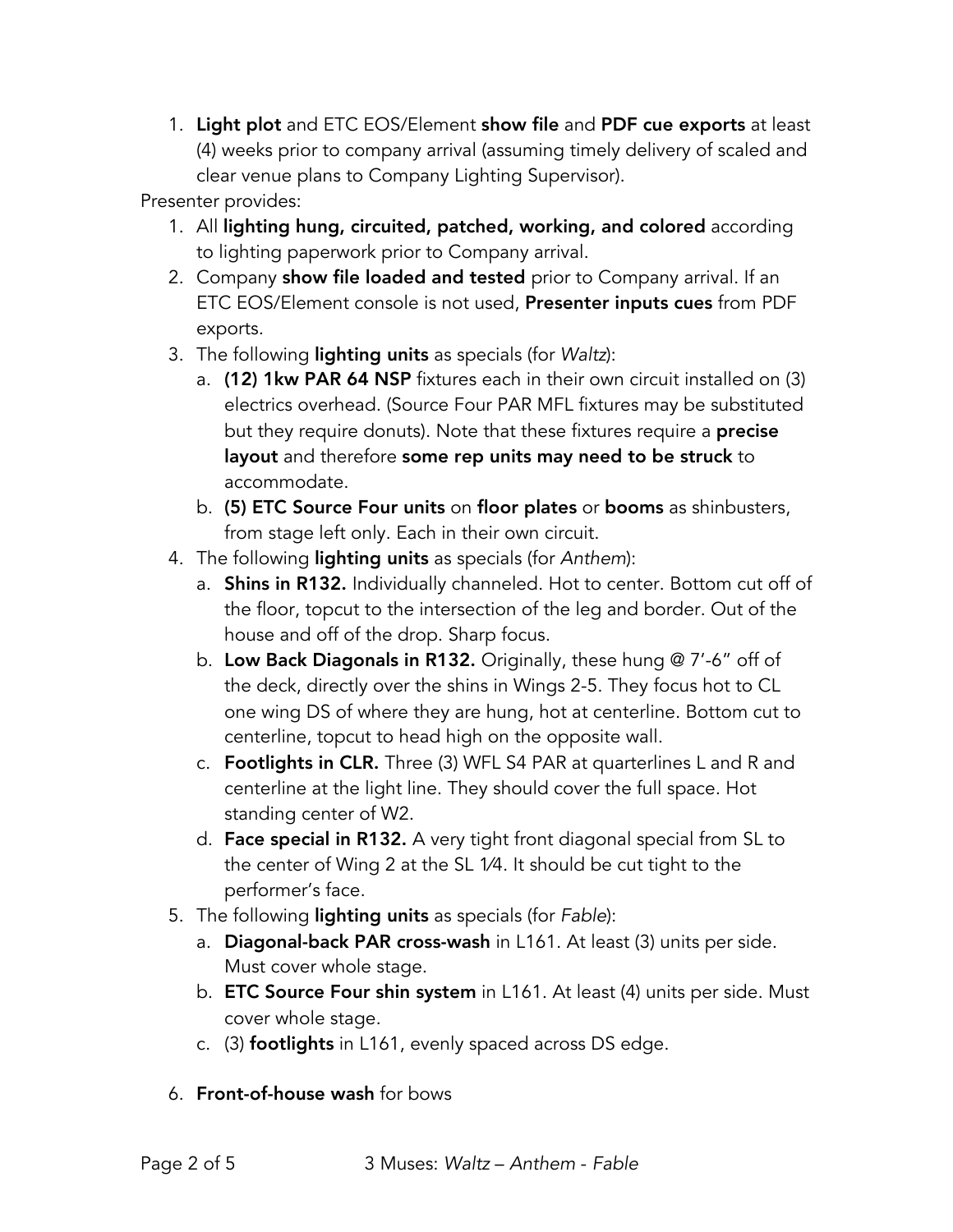7. Two spotting lights at roughly eye level, house left and house right.

## Sample Light Plot



# Sound

Company provides:

1. **QLab file and audio content** via digital download at least (4) weeks prior to company arrival.

Presenter provides:

- 1. Complete and adequate stereo audio system, fully tuned and with full coverage of entire audience area.
- 2. QLab playback computer with stereo audio interface.
- 3. Company **QLab files loaded** and tested prior to company arrival.
- 4. If Stage Manager position is separate from Console Operators, then Presenter provides an intercom system.
- 5. During rehearsal and performance, there must be some means of communication between Company Stage Manager and Dancer backstage, either through ASM, cue light, or intercom system.

#### Dressing Room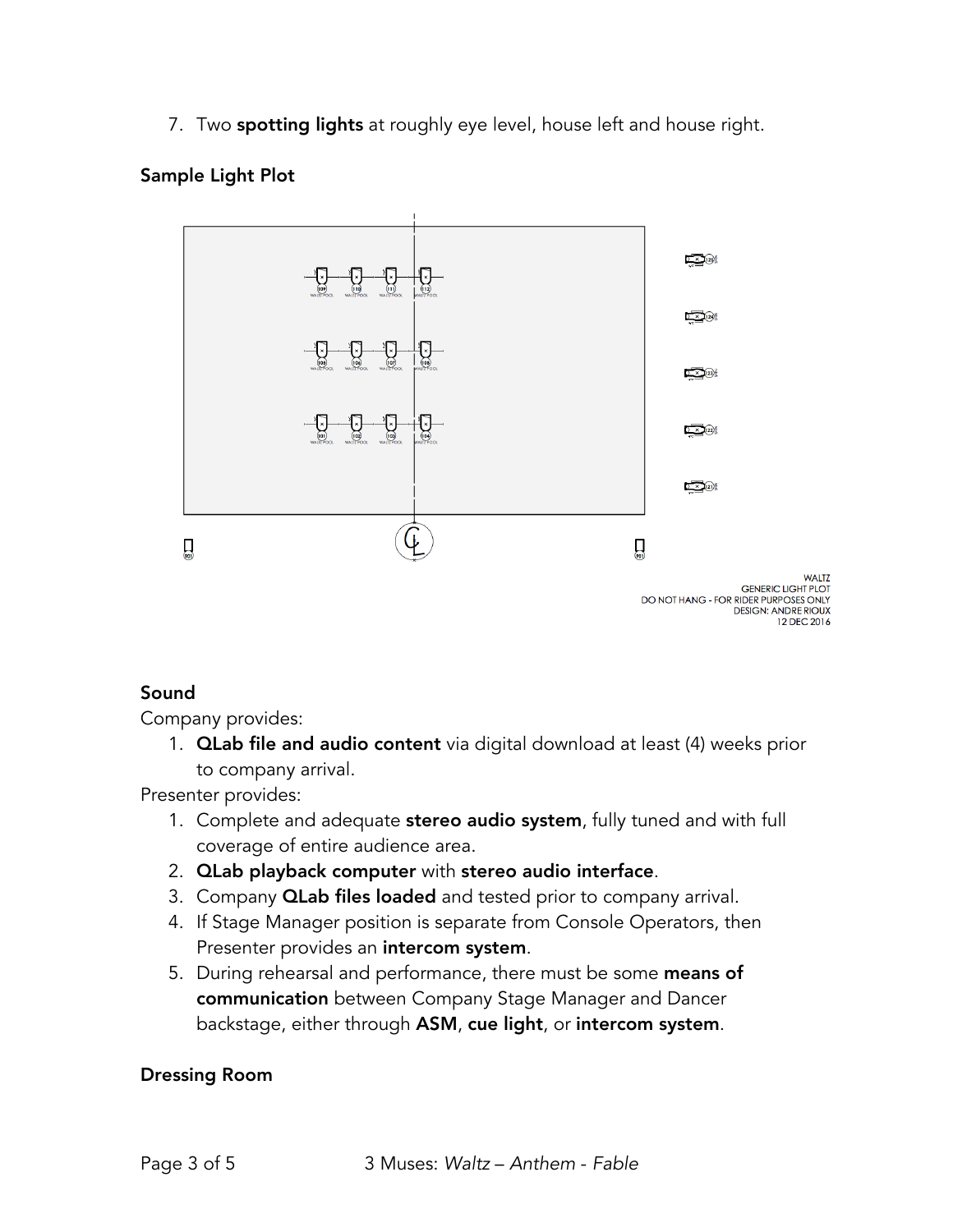1. Presenter provides (1) private, lockable, **dressing room** for Belinda McGuire. Must be temperature-controlled with adequate lighting and mirror.

## Warm-Up Area

Presenter provides:

- 1. At least 10'x10' temperature-controlled warm-up area with appropriate dance floor and ballet barre.
- 1. Must be available at least one hour prior to each performance or rehearsal
- 2. A safe and clean area of the stage is an acceptable warm-up area.

# Schedule and Personnel

- 1. Presenter provides a **technical representative** with decision-making authority and knowledge of the venue to coordinate with the Company during the advance, load-in, and performances.
- 2. All needs stated here are to be provided prior to Company arrival and it is up to the presenter to **engage adequate personnel** to accomplish those needs.
- 3. Lighting Focus: Presenter provides at least (2) electricians for (2) hours.
- 4. Tech and Dress Rehearsal: at least 3 hours with light board op and sound board op. Company provides stage manager/lighting supervisor.
- 5. Performances: at least (1) console operator (Company Lighting Supervisor is willing to run sound or lighting, assuming this is venue approved).
- 6. During rehearsal and performance, presenter provides some means of communication between Company Stage Manager and Dancer backstage, either through ASM, cue light, or intercom system.
- 7. Presenter provides crew and materials to **sweep and mop** when requested.
- 8. Console operators must have adequate knowledge and prior experience with the control boards they will operate.

#### **Miscellaneous**

- 1. The Company Stage Manager must have an unobstructed, front view of the stage for all rehearsals and performances, NOT a backstage calling position.
- 2. In large houses, presenter provides a tech table in the house for tech and dress rehearsals. It must have a remote video interface (connected